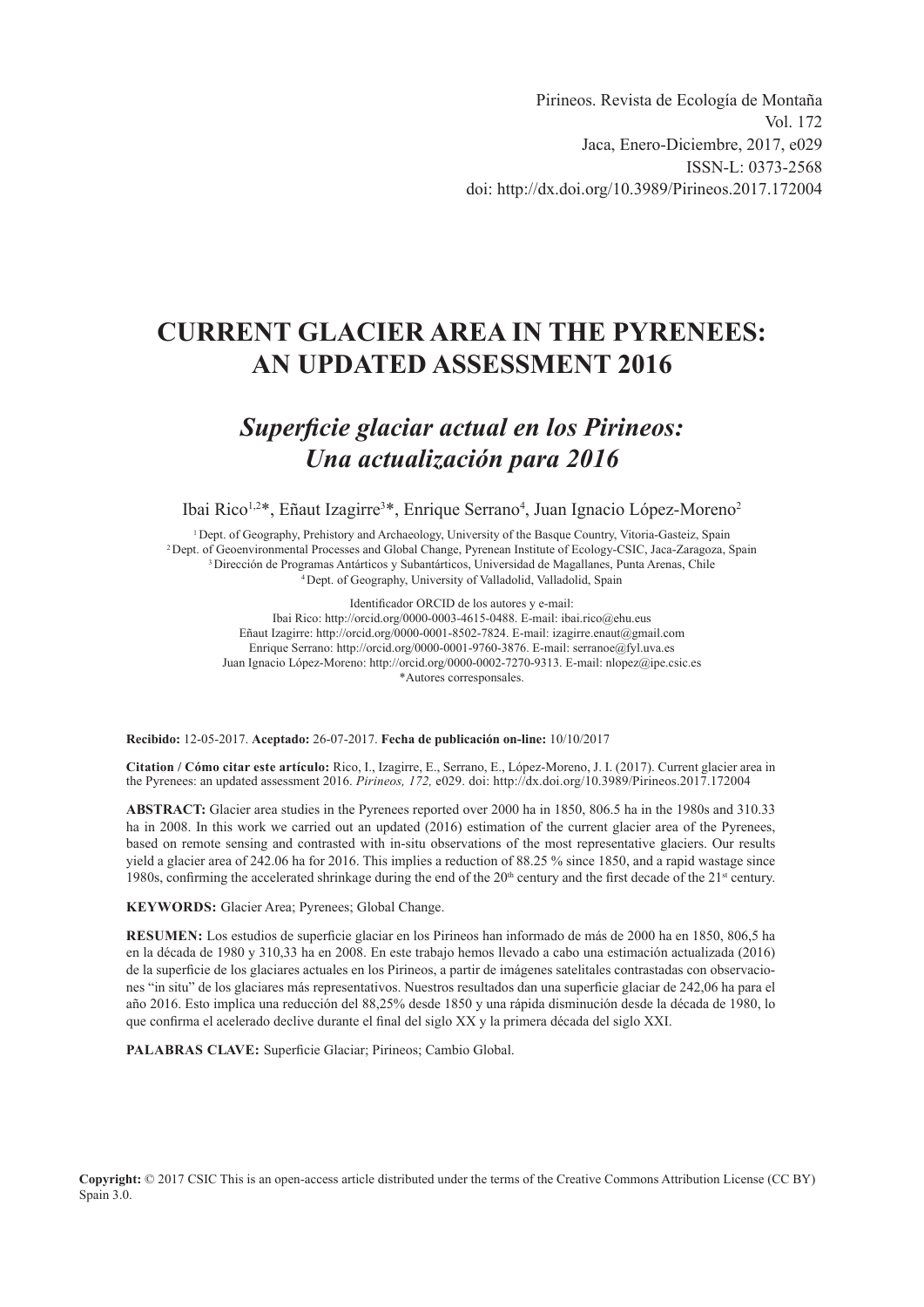### **1. Introduction**

Mountain glaciers are key indicators of global climate change (IPCC, 2014). Small glaciers  $(\leq 0.5 \text{ km}^2)$ account for more than 80% of the total number of glaciers in mid- to low-latitude mountain ranges; although their total area and volume is small compared to larger glaciers, they are a relevant component of the Cryosphere, contributing to landscape formation, local hydrology and sea-level rise (Huss & Fischer, 2016). The glaciers and ice-patches located in the southwestern European mountains, between 44º N and 41º N, are facing continuous negative mass-balance since several decades (Grove, 2004), and are being recognized as highly sensitive geo-indicators of climatic variations (Grunewald & Scheithauer, 2010).

In the Iberian Peninsula glaciers only remain in the Pyrenees  $(42^{\circ} - 43^{\circ} \text{ N}; 2^{\circ} - 3^{\circ} \text{ E}; \text{ Fig. 1})$ . These glaciers have been studied mostly since the 1980's (Schrader, 1936; Martínez de Pisón & Arenillas, 1988; Tihay, 1992; Chueca & Lampre, 1994; Serrat & Ventura, 1993; Serrano *et al.,* 2002; González-Trueba *et al.,* 2008; Chueca *et al.,* 2005; René, 2016; Marti *et al.,* 2015a; López-Moreno *et al.,* 2016; Rico *et al.,* 2012, 2014, 2016). Glacier surface area was estimated in 2060 ha for 1850 (René, 2013), 810.33 ha in early 80s (Serrat &Ventura, 1993; Arenillas-Parra *et al.,* 2008) and 495 ha in 2008 (the latter using data from studies in the 80s and early 2000s; Gonzalez Trueba *et al.,* 2008). This was homogenized by René (2013) and others that estimated 321 ha of glacier surface area for 2008 based data from Arenillas Parra *et al.* (2008) and original measurements (this has been corrected in this work to 306.5 ha by cross-checking with other studies and disregarding ice-masses acknowledged as ice-patches). In a recent work, Marti *et al.* (2015b) yielded an overall estimation glacier area of 300 ha for 2011 but with no specific data about each glacial body.

At present, the latest detailed available glacier surface area calculation is nearly 9 years old and thus and updated appraisal of glacier change for the whole Pyrenees is long overdue. This work aims to better understand the current global state of the Pyrenean glaciers by carrying out a calculation of glacier area and the number or current glacier bodies in 2016. This will allow us to contextualize the present day glacier's behaviour compared with the previous periods 1850-1984, 1984-2008 and 2008-2016 (from the information published in Serrat & Ventura 1993, René 2013 & Arenillas-Parra *et al.,* 2008).

#### **2. Material and Methods**

Glacier surface area is a recognized method for glacier monitoring (Bahr *et al.,* 1997; WGMS, 2008), providing wide-scale estimates of glacier changes. In order to infer current glacier areas in the Pyrenees we have used a combination of remote sensing techniques with field observations in the most representative glaciers.

## *2.1. Remote Sensing Imagery*

The Sentinel-2  $(28<sup>th</sup>$  September 2016) images have been obtained from the Copernicus European Space Agency with a 10 m (Cloud-free) resolution. However, it's common to have shadowed areas in the accumulation part of the glacier, due to the steepness of the headwalls in the glacier cirques. Thus, glacier delineation has been combined with recent ortophotos to measure the glacier's outline in the accumulation area. We have used the available ortophotos from PNOA (Plan Nacional de Ortofotografía Aérea) for the Spanish side (2015), and the *Institute National de la Information Geographique* for the French side (2013), both of them at a spatial resolution of 5 m. We assume little impact of using two slightly different dates for Spanish and French glaciers, accounting that accumulation areas do not vary substantially in the short-term. All the images were overlaid on a mosaic of SRTM-3 (Shuttle Radar Topographic Mission) stereoscopic images of the USGS (United States Geological Service).

#### *2.2. Glacier delineation and field observations*

Delineation of the glacier outlines has been corroborated in a selection of the most representative glaciers. During the fieldwork campaigns from 2010 to 2016 we visited 12 bodies out of the 19 current glaciers of the Pyrenees in the massifs of Infiernos, Vignemale, Gavarnie-Monte Perdido, Posets and Maladeta-Aneto. The *in situ* observations and pictures have been essential to crosscheck the state of the glaciers on these massifs, including observations about debris cover processes, rock falls, apparition of rock outcrops, glacier split-ups, crevasses development and extinction and glacier front retreat.

# *2.3. Glacier area errors*

This error can be calculated according to Williams *et al.* (1997), whereby to pixel size, or image resolution, is multiplied by the perimeter of the digitized polygon. Area calculation errors (*Ae*) are based on pixel sizes (*n*), which multiplied by ice area perimeter length (*p*), results in maximum area errors below the calculated areas for each of the 19 major glaciers, following Eq. (1):

## $Ae = \pm n \cdot p$

Dividing this area calculation error, , by the calculated glacier area and multiplying by 100 provides the percentage error for each measured ice body. Overall there is moderate variability throughout the database with averaged inaccuracy for the entire ice/glacier inventory calculated as  $\sim$  5 %.

#### **3. Results and Discussion**

Delineation of glacier outlines based on 2016 imagery, cross-checked with in-situ visits to the glaciers has allowed an updated estimation of current glacier area in the Pyrenees (Table 1). The calculations yield a total glacier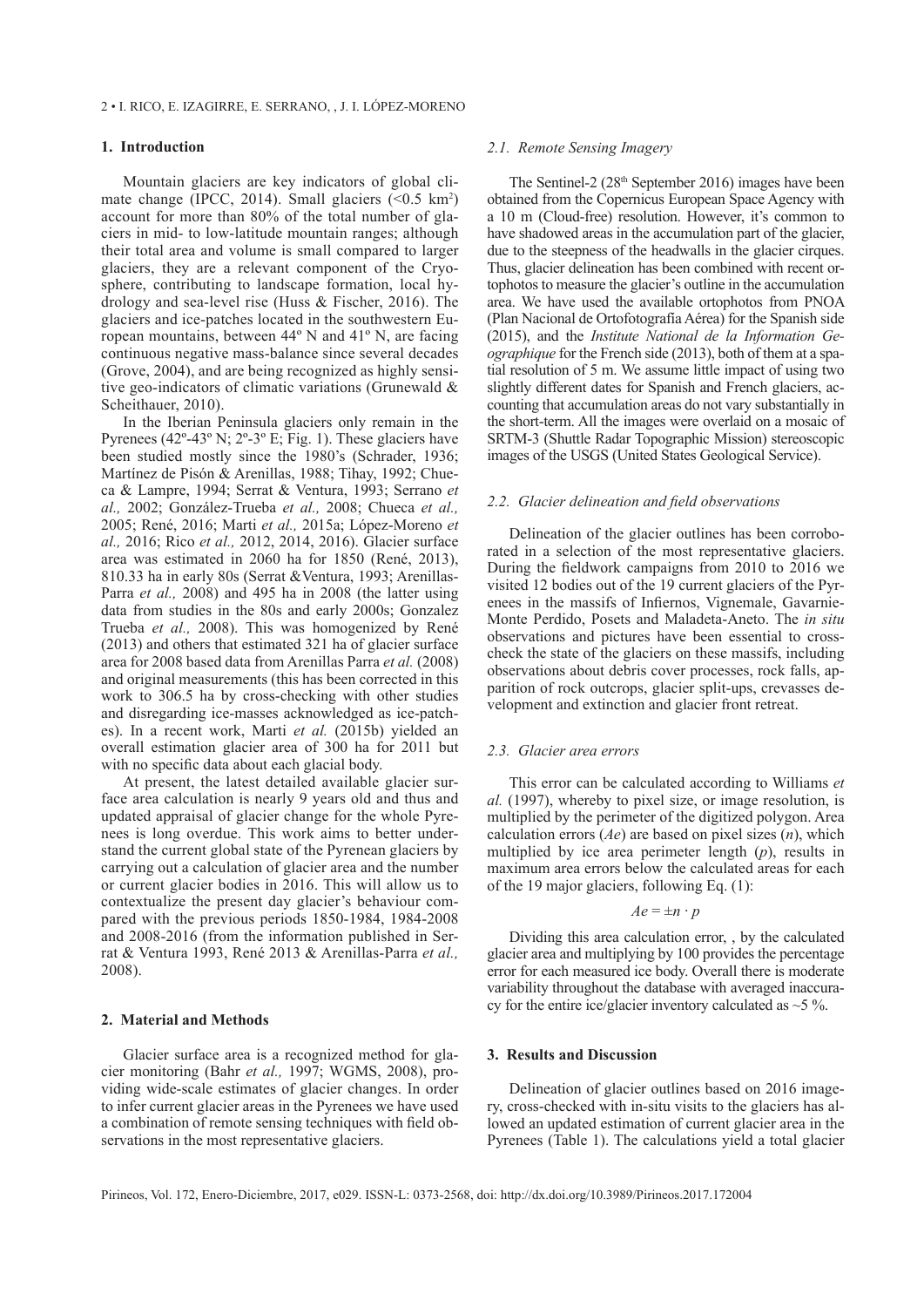# $\Omega$ Altitude (m) **Rivers and Streams** .... International horder FRANCE 20 km 10  $100 \text{ km}$  $\overline{\mathbf{z}}$  $\overline{4}$ SPAIN Pico Mir (3184 m)  $\triangle$ Pico Sayó (3211 m) A Pico Cordier (3263 m)  $1<sub>b</sub>$ Pico de la Maladeta (3308 m) A  $2a$ Pico Maldito (3350 m)  $\triangle$ Pico de Coronas (3298 m) A  $2<sub>b</sub>$ Pico de Aneto (3404 m) Pico de Tempestades (3278 m) A Km Pico de Margalida (3239 m) A B

CURRENT GLACIER AREA IN THE PYRENEES: AN UPDATED ASSESSMENT 2016 • 3

Figure 1: A. Location of the current glaciated massifs in the Pyrenees: Balaitous (1), Infiernos (2), Vignemale (3), Gavarnie-Monte Perdido (4), La Munia (5), Posets (6), Perdiguero (7), Maladeta-Aneto (8) and Mont Valier (9). Source: Elaborated from SRTM (USGS). B: An example of glacier delineation based on Sentinel-2 images from September 2016 for the Maladeta-Aneto massif, the most glaciated massif in the Pyrenees with 96.37 ha at present. Figura 1: A. Ubicación de los macizos con glaciares actuales en los Pirineos: Balaitous (1), Infiernos (2), Vignemale (3), Gavarnie-Monte Perdido (4), La Munia (5), Posets (6), Perdiguero (7), Maladeta-Aneto (8) y Mont Valier (9). Fuente: Elaborado a partir de SRTM (USGS). B: Un ejemplo de delimitación glaciar a partir de imágenes Sentinel-2 de septiembre 2016 para el macizo de Maladeta-Aneto, que es el macizo que cuenta con la mayor superficie glaciar *en los Pirineos con 96,37 ha en el presente.*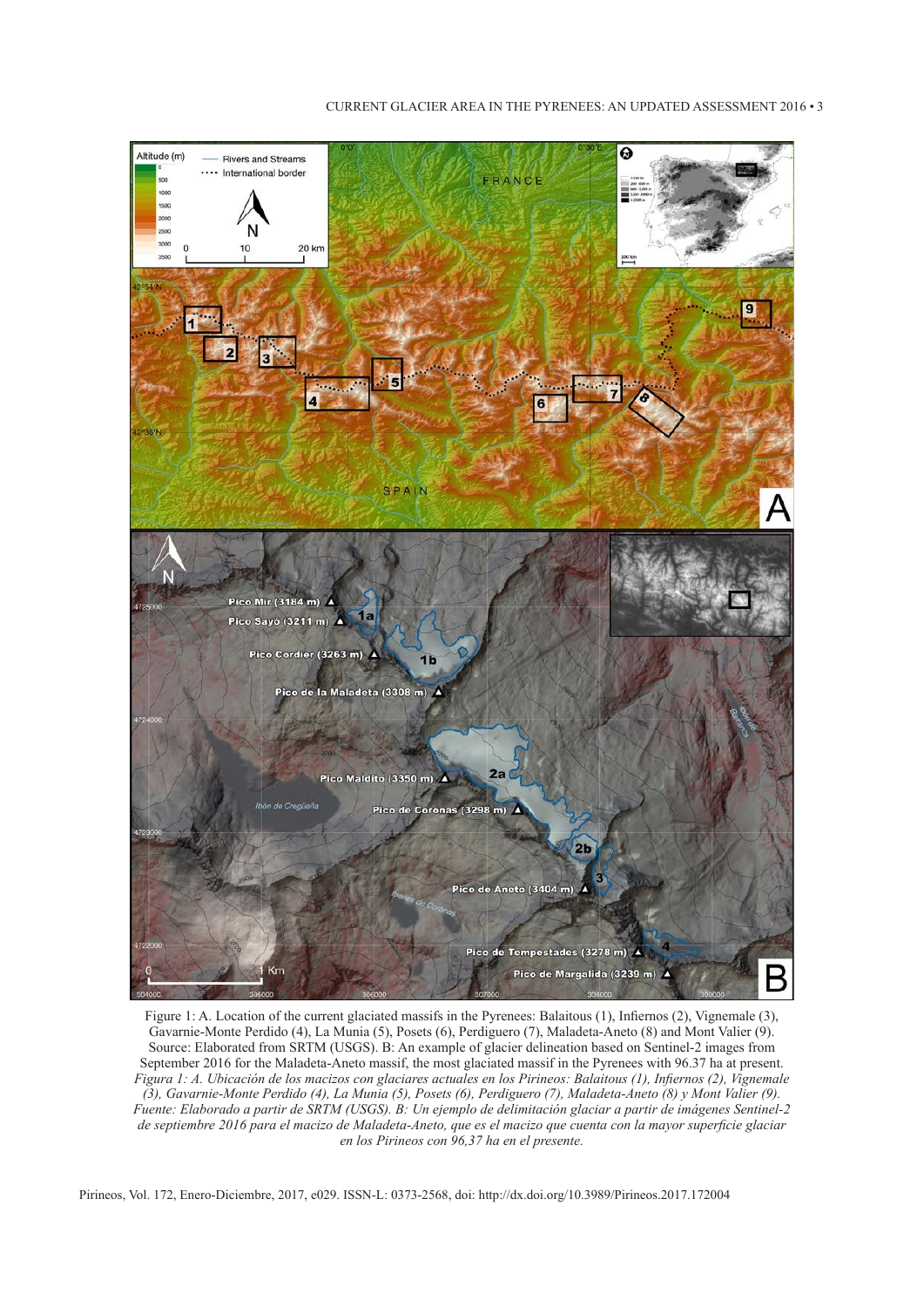# 4 • I. Rico, E. Izagirre, E. Serrano, , J. I. López-Moreno

| Massif                                         | <b>Glacier Name</b>    | 1850 (ha)<br>Massif | 1984 (ha) |           | 2008 (ha)      |                | 2016 (ha)      |                         |
|------------------------------------------------|------------------------|---------------------|-----------|-----------|----------------|----------------|----------------|-------------------------|
|                                                |                        |                     | Glacier   | Massif    | Glacier        | Massif         | Glacier        | Massif                  |
| <b>Balaitous</b>                               | Las Neus               |                     | 28        |           | 8              |                | 3,8            | 3,8                     |
|                                                | Pabat                  |                     | 10        |           |                | 8              |                |                         |
|                                                | Frondiellas            | 90                  |           | 38        |                |                |                |                         |
|                                                | Brecha La Tour         |                     |           |           |                |                |                |                         |
|                                                | <b>Balaitous SE</b>    |                     |           |           |                |                |                |                         |
| Infiernos                                      | Infierno Central       | 50                  | 9         | 15        | 6              | 6              | 5,73           | 5,73                    |
|                                                | Infierno Oriental      |                     | 6         |           |                |                |                |                         |
| Vignemale                                      | Ossoue                 | 180                 | 70        | 106       | 46             | 62,5           | 37,22          | 46,21                   |
|                                                | Oulettes de Gaube      |                     | 18        |           | 13             |                | 6,19           |                         |
|                                                | Petit Vignemale        |                     | 12        |           | 3,5            |                | 2,8            |                         |
|                                                | Monferrat              |                     | 6         |           |                |                |                |                         |
|                                                | Clot de la Hount       |                     |           |           |                |                |                |                         |
| Gavarnie-Monte Perdido   Marbore W<br>Pic-Long | Gabietous              | 455<br>95           | 26        | 165<br>21 | 8              |                | 7,59           | 53,9<br>0               |
|                                                | Taillon                |                     | 26        |           | 12             | 62             | 8,54           |                         |
|                                                | Pailla Oeste           |                     | 15        |           | 3,5            |                |                |                         |
|                                                | Pailla Este            |                     |           |           |                |                |                |                         |
|                                                | Astazous               |                     | 8,5       |           |                |                |                |                         |
|                                                | Cascada                |                     | 5,6       |           |                |                |                |                         |
|                                                | <b>Brecha Roland</b>   |                     | 11,6      |           |                |                |                |                         |
|                                                | Marbore                |                     | 12,3<br>7 |           |                |                |                |                         |
|                                                | Cilindro               |                     | 5         |           |                |                |                |                         |
|                                                | Monte Perdido          |                     | 48        |           | 38,5           |                | 37,77          |                         |
|                                                | Soum de Ramond SE      |                     |           |           |                |                |                |                         |
|                                                | Soum de Ramond SW      |                     |           |           |                |                |                |                         |
|                                                | Tourrat                |                     | 7         |           |                |                |                |                         |
|                                                | Pays Bache             |                     | 14        |           |                | 0              |                |                         |
| Munia                                          | Munia                  | 45                  | 6,2       | 11,2      | 4              |                | 4              |                         |
|                                                | Barroude               |                     |           |           |                | 4              |                | 4                       |
|                                                | Robiñera               |                     | 5         |           |                |                |                |                         |
| Posets                                         | La Llardana            |                     | 23        | 47,33     | 9              |                | 7,56           | 13,64                   |
|                                                | La Paul                | 110                 | 11,33     |           | 7              | 18             | 6,08           |                         |
|                                                | Posets                 |                     | 13        |           | $\overline{2}$ |                |                |                         |
| Perdiguero                                     | <b>Gourg Blancs</b>    | 420                 | 27        | 133,5     |                |                |                | 16,41                   |
|                                                | Seil de la Baque Oeste |                     |           |           | 2              |                |                |                         |
|                                                | Seil de la Baque Este  |                     | 39        |           | 11,5           |                | 8,86           |                         |
|                                                | Portillon dÓo          |                     | 16,4      |           | 4              |                | 3,1            |                         |
|                                                | Boum                   |                     | 14        |           | 6              | 23,5           | 4,45           |                         |
|                                                | Cabrioles              |                     | 17,5      |           |                |                |                |                         |
|                                                | Maupas                 |                     | 10,6      |           |                |                |                |                         |
|                                                | Graoues                |                     | 9         |           |                |                |                |                         |
|                                                | Literola               |                     |           |           |                |                |                |                         |
| Maladeta-Aneto                                 | Maladeta               | 610                 | 60        | 272       | 33             | 120            | 29,38          | 96,37                   |
|                                                | Aneto                  |                     | 132       |           | 69             |                | 56,1           |                         |
|                                                | Barrancs               |                     | 28        |           | 8              |                | 4,48           |                         |
|                                                | Tempestades            |                     | 34        |           | 10             |                | 6,41           |                         |
|                                                | Salengues              |                     | 5         |           |                |                |                |                         |
|                                                | Coronas                |                     | 13        |           |                |                |                |                         |
|                                                | Alba                   |                     |           |           |                |                |                |                         |
|                                                | Cregueña               |                     |           |           |                |                |                |                         |
|                                                | Llosas                 |                     |           |           |                |                |                |                         |
| <b>Mont-Valier</b>                             | Mont Valier            | 5                   | 5         | 5         | $\overline{2}$ | $\overline{2}$ | $\overline{2}$ | $\overline{\mathbf{2}}$ |
| <b>TOTAL AREA</b>                              |                        | 2060                |           | 810,33    |                | 306,5          |                | 242,06                  |
| <b>TOTAL Nº GLACIERS</b>                       |                        | 52                  |           | 39        |                | 22             |                | 19                      |

Table 1. Area changes and total number of glaciers for each massif and individual ice-mass in 1850 (René, 2013), 1984 (Serrat & Ventura, 1993; Arenillas Parra *et al.,* 2008, Rico *et al.,* 2016), 2008 (René, 2013; Arenillas Parra *et al.,* 2008) and 2016. The surface of glaciers that have been split up in different ice

bodies during the last years have been accounted as a whole in order to facilitate the comparison with previous periods.

*Tabla 1. Cambios de superficie y número total de glaciares para cada macizo y cuerpos individuales en 1850 (René, 2013), 1984 (Serrat & Ventura, 1993; Arenillas Parra* et al., *2008, Rico* et al., *2016), 2008 (René, 2013; Arenillas Parra* et al., *2008) y 2016. La superficie de los glaciares que se han dividido en independientes cuerpos de hielo durante los últimos años han sido contabilizados como uno sólo con el fin de facilitar la comparación con los períodos anteriores.*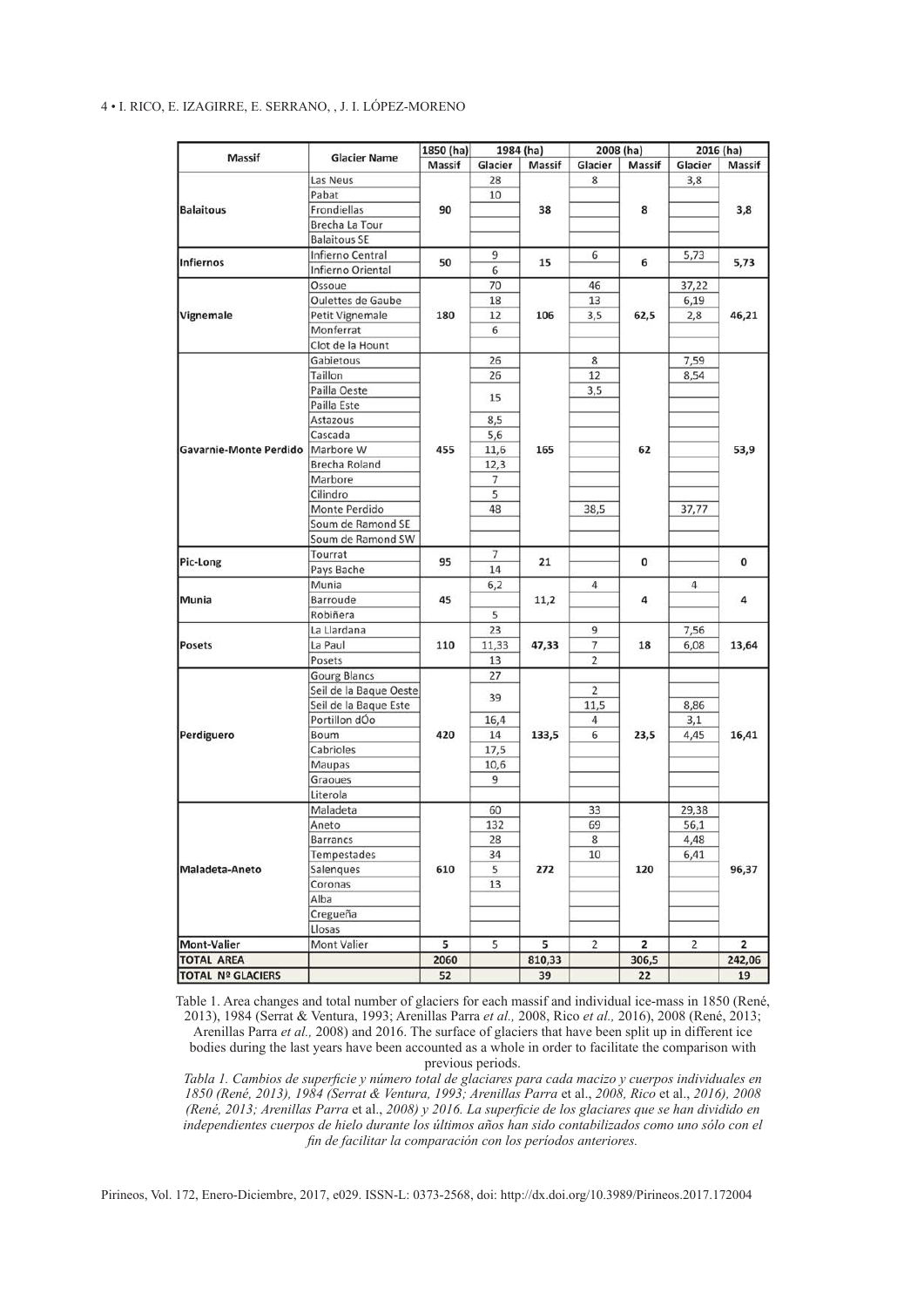area of 242.6 ha for 2016 (Fig. 2). The current number of glaciers has been established in 19, distributed in 9 different mountain massifs holding substantially different glacier surface areas: Balaitous (3.8 ha); Infiernos (5.73 ha); Vignemale (46.24 ha); Gavarnie – Monte Perdido (53.9 ha); Munia (4 ha); Posets (13.64 ha); Perdiguero (16.41 ha); Maladeta-Aneto (96.37 ha) and Mont Valier (2 ha). The largest single glacier is Aneto glacier (42.6311° N, 0.6566° E) with 56.1 ha, and the smallest one is Mont Valier (2 ha).

Comparison of current (2016) glacier area data with previous studies referring to 1850, 1984 and 2008, allow us to carry out a primary estimation of absolute glacier area change for the 166 years, relative  $\frac{6}{6}$  change per period and per year (p.a.; absolute and relative) rate of change for the whole 1850-2016 time frame and its subsequent 1850-1984, 1984-2008 and 2008-2016 periods. We also provide the total glacier area waster for each main period (Table 1 and Figure 2).

Since 1850 to 2016 glaciers in the Pyrenees have lost 88.25 % of their area (-1817.94 ha), implying a substantial reduction in the number of glaciers: from 52 to 19. This means an average absolute area loss p.a. of 10.95 ha and 0.53 % reduction p.a. for the whole 166 year period.



Figure 2. Glacier area changes in the Pyrenees. From top-left to bottom; area changes per massif (ha); total area change (ha); absolute area loss rate per year (ha); relative area loss rate per year (%) / period and summary of key data.

Figura 2. Cambios de la superficie glaciar en los Pirineos. De arriba a la izquierda hacia abajo; cambios de superficie por macizo (ha); cambio de área total (ha); tasa de pérdida de área absoluta por año (ha); tasa de pérdida de superficie relativa por año (%) / *períodos y resumen de los datos claves.*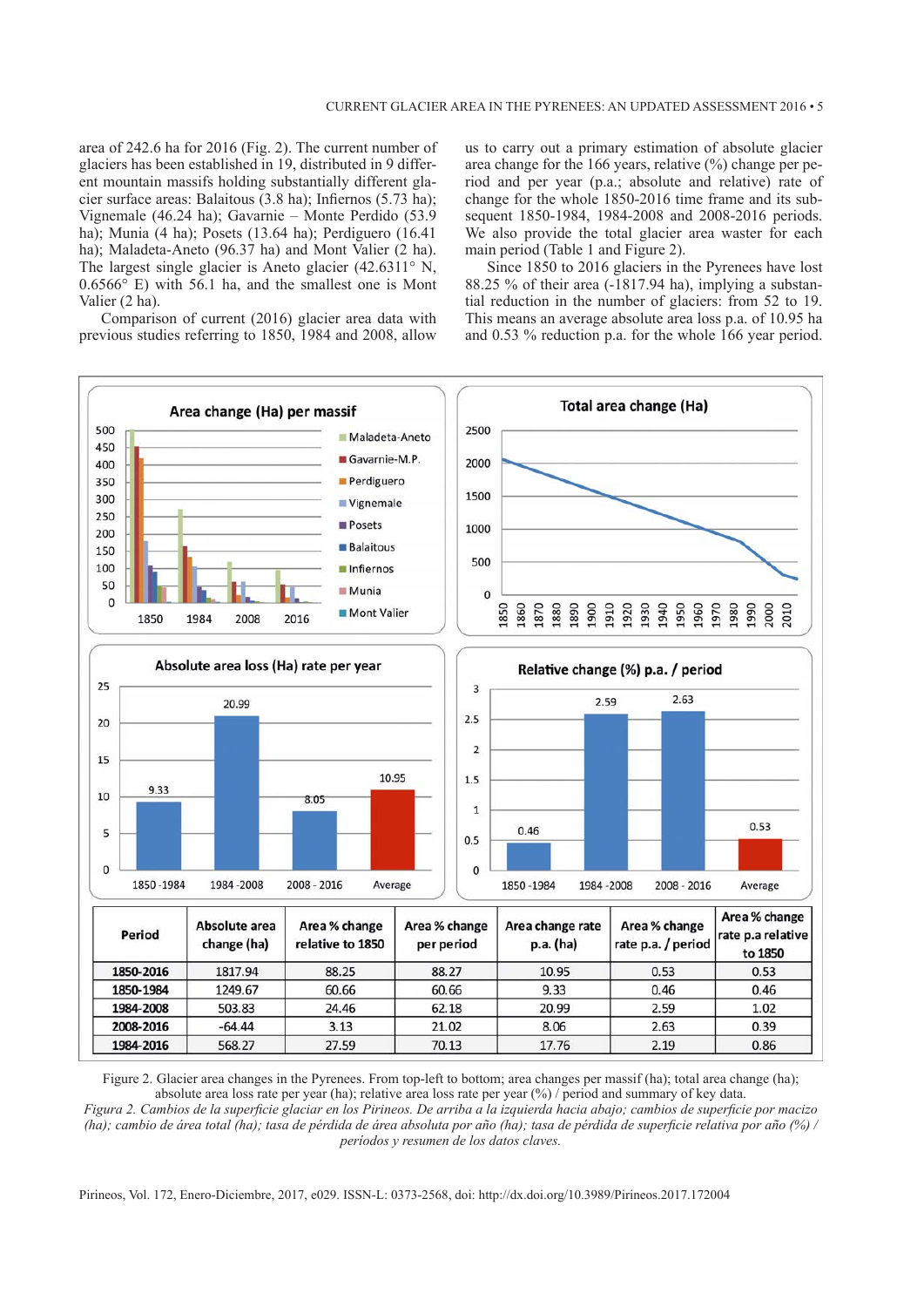However, this area change has not been homogeneous and it is possible to infer significant differences. From 1850 to 1984 glacier area changed from 2060 ha to 810.33 ha (number of glaciers reduced from 52 to 39), meaning a 60.66 % of reduction (-1249.67ha) with an absolute area loss rate p.a. of 9.33 ha and a relative area loss rate of 0.46 % p.a. From 1984 to 2016 glacier area was reduced to 242.06 ha (19 glaciers in 2016), representing an area reduction of 70.13 %. Losses p.a. in 1984-2016 increased to 17.66 ha (absolute p.a.) and  $2.19\%$  (relative p.a.).

A closer look to the 1984-2016 period reflects different glacier responses. From 1984 to 2008 glacier area reduced from 810.33 to 306.5 ha (-503.83 ha) and the number of glaciers was declined from 39 to 22. Glacier area (relative to 1984) was reduced 62.18 % in 24 years, with an absolute glacier area loss p.a. of 20.99 ha. This means that in this period (1984-2008), the glacier area in the Pyrenees reduced at a 2.59 % p.a. Also, a reduction of 64.44 ha in 8 years has been detected from 2008 to 2016, implying an area reduction of 21.08 % in 8 years (2.63 % p.a.) and an absolute area loss rate of 8.06 ha p.a. Total number of glaciers has decreased from 22 to 19 since 2008. The acceleration of glacier´s shrinkage during this period matches well with the tendency of majority of the glaciers in world. Thus, Marshall (2014) and Zemp *et al.* (2015) reported that loss of global glacier mass during the late nineties (20th century) and the first decade of the 21st century exceeded that of any other decade studied since the end of the LIA.

Glacier area losses after the 80's have therefore doubled the rates of the 20th century (from 9.33 ha p.a. to 17.76 ha p.a. in the 1984-2016 period). The absolute area losses were remarkably greater in the 1984-2008 period (20.99 ha), that in the last 8 years (8.06 ha). Relative losses per period (area %) do not differ substantially (2.58 % p.a. change for 1984- 2008 and 2.63 % p.a. for 2008-2016) but observing the absolute are change p.a. relative to 1850 a clear acceleration is detected from the 80's and until the first decade of the 21th century (1.02 % p.a.) followed by a noticeable recent slowdown from 2008 until 2016 (0.39 % p.a.).

The reasons for this recent subtle change in the trend could be linked to the recent occurrence of wet and very wet winter episodes with negative NAO (North Atlantic Oscillation) anomalies (Añel *et al.,* 2014), or to the effect of the topoclimatic factors (cirque aspect, altitude and radiation among others). In this way, the remnant ice bodies tend to be confined in the most elevated and protected areas from solar radiation or benefited by large snow accumulations due to avalanches (López-Moreno *et al.,* 2006) which may slow down the current rate of ice losses. The ice loss can be by thinning more than surface loss, as have been seen in Infiernos, Monte Perdido, Vignemale or La Paul, where significant thickness loss has been measured (López-Moreno *et al.,* 2016; Marti *et al.,* 2015a; Rico *et al.,* 2012). The smaller sizes of today glaciers also explain the lower absolute area loss rates p.a. in the last 8-10 years as the relative area losses p.a. for each period do not differ so markedly. Out of the 19 current glaciers, 7 have now less than 5 ha, meaning that many of the Pyrenean glaciers are already housed within their original accumulation areas, protected by the cirque walls, being covered by debris and progressively reducing their motion and dynamic but not varying their area so markedly any more. Glaciers such as La Paul, Mont Valier, Gabietous, Portillon d'Oo or La Munia have not experienced very high glacier area losses in the last years compared to larger glaciers in the same range and close locations. Many of the smallest glaciers of the range are thus not reducing in area substantially but they are losing sings of dynamism and transitioning into motionless ice-patches.

#### **4. Conclusions**

The glaciers of the Pyrenees have shown accelerated area loss rates since the 1980's compared to general rates during the 20th century. Average glaciated area loss increased from 10.95 ha per year during the XX century to 17.66 ha per year in the 1984-2016 period. In absolute terms most of the glacier melting acceleration seems to have taken place from 1984 until 2008 (20.99 ha loss per year), whilst recent area losses have reduced to 8.06 ha per year in the 2008-2016 period. Relative changes (%) per year do not differ so significantly and remain around 2.5 % of the total glacier area melted every year in the 1984-2016 period – in any case substantially higher than the 0.46% loss per year value of the 1850-1984 period. The current 19 remaining glaciers are therefore showing severe loss in area and length, burials and several of them a progressive transformation into motionless ice patches. Disentangling the effect of climate variability from the incidence of topoclimatic factors will be critical to better understand the evolution of the Pyrenean glaciers in the context of global change.

#### **References**

- Añel, J.A., Lopez-Moreno, J.I., Otto, F.E.L., Vicente-Serrano, S., Schaller, N., Massey, N., Buisan, S.T., & Allen, M.R., 2014. The extreme snow accumulation in the western Spanish Pyrenees during winter and spring 2013. *Bulletin of the American Meteorological Society,* 95(9), S73-S76. [http://](http://hdl.handle.net/10261/110100) [hdl.handle.net/10261/110100](http://hdl.handle.net/10261/110100)
- Arenillas Parra, M., Cobos Campos, G., Navarro Caravallo, J., 2008. *Datos sobre la nieve y los glaciares en las cordilleras españolas*. El programa ERHIN (1984-2008). Ministerio de Medio Ambiente y Medio Rural y Marino, 236 pp., Madrid.
- Bahr, B., Meier, F. & Peckham, S.D., 1997. The physical basis of glacier volume-area scaling perturbations in the ice mass balance rate D (rate of ice accumulation area at relatively high elevations low elevations (D<0 on a yearly average), Volume-Size. *Journal of Geophysical Research,* 102: 20355–20362. Doi: 10.1029/97JB01696
- Chueca, J. & Lampre, F. 1994. *Los glaciares Altoaragoneses*. Instituto de Estudios Altoaragoneses, 32 pp., Huesca.
- Chueca, J., Julián, A., Saz, M.A., Creus J. & López-Moreno, J.I., 2005. Responses to climatic changes since the Little Ice Age on Maladeta Glacier (Central Pyrenees). *Geomorphology,* 68: 167–82. <https://doi.org/10.1016/j.geomorph.2004.11.012>
- González Trueba J.J., Martín Moreno R., Martínez de Pisón, E. & Serrano, E., 2008. 'Little Ice Age' glaciation and current